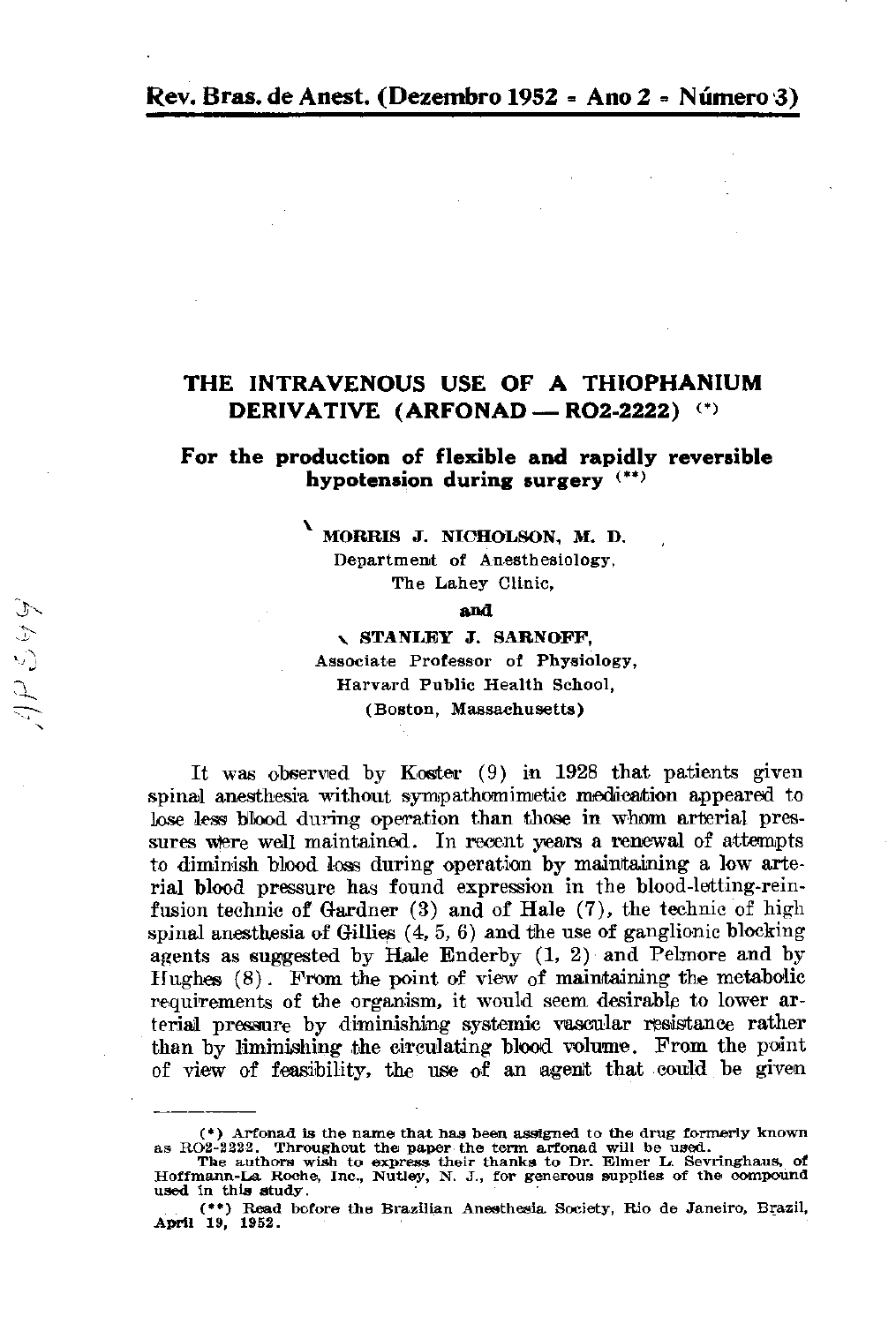intravenously seems more desirable and convenient than does the use of spinal anesthesia.

Randall, Peterson and Lehmann (12) have lescribed the experimental pharmacologic and sympatholytic characteristics of a series of thiophanium compounds, among which was  $d-3, 4(1',3')$ .  $dibenzyl-2' - keto-imidazolido) - 1,2-trimethylene-thiophanium-d-cam$ phor sulfonate (arfonad; fig.  $1$ ). In the course of a recent series of laboratory and clinical investigations on the mechanisms and therapy of acute hypertensive pulmonary edema, it was found that arfonad was capable of consistently lowering arterial pressure in



### $d-3, 4(1', 3'-dibenzyl-2'-keto-imidazolido)-1, 2$ trimethylene thiophanium d-camphor sulfonate

Fig.  $1$ 

unanesthetized man to levels that varied with the rate of administration of the drug when the latter was given by a continuous intravenous drip  $(12-18)$ . When the rate of administration was reduced, it was noted that the arterial pressure rose toward control levels and promptly returned to normal levels when the drug was discontinued. Further, arterial pressure could be elevated by sympathomimetic medication (ephedrine sulfate or neosynephrine hydrochloride) even while arfonad was being administered. Although the latter has not thus far been found necessary, it might at times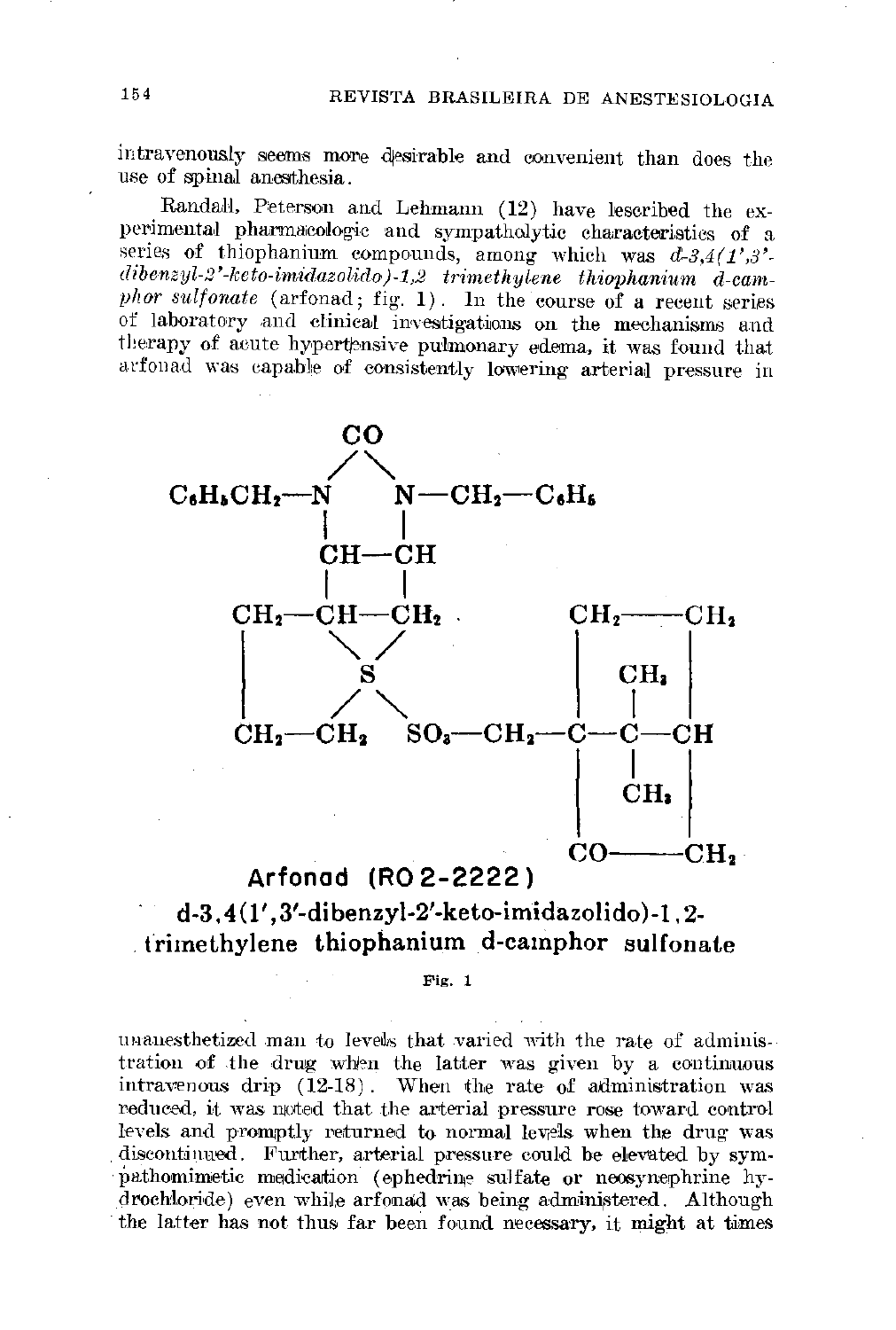be desirable to know that the ganglionic blocking effects of this drug and the resultant hypotension can be corrected readily and rapidly with sympathomimetic medication. The hypotension induced by arfonad in the conscious patient was seldom accompanied by a significant increase in pulse rate; frequently, it remained the same or decreased. Neither tachyphylaxis nor the occasional pressor responses that have been noted with tetraethylammonium chloride (10) have been observed with the use of this agent. Finally, stable levels of low arterial pressure could be maintained for periods of time not likely to be exceeded by surgical procedures.

With these observations at hand, it was suggested that this agent might be adaptable to the production of controlled hypotension to prevent excessive blood loss during certain operations. It was also thought that the prompt rise in arterial pressure associated with the discontinuance of the intravenous administration of this drug might eliminate or at least diminish the need for sympathomimetic medication during the postoperative period as has sometimes been found necessary when the single injection technics utilizing the longer acting ganglionic blocking agents have been employed.

This report is an attempt to answer partially the question of whether the previously noted characteristics of this agent observed in the unanesthetized hypertensive patient are operative in the anesthetized normotensive patient who is undergoing surgical

treatment.

### **Report of Cases**

CASE 1. A 47 year old white woman who suffered from markedly increased intracranial pressure was found by preliminary ventriculography and percutaneous left carotid arteriography to have a large tumor of the left temporal lobe. Following ventriculography and arteriography, which was done under pentothal-nitrous oxide-ether anesthesia, the patient was placed in the supine position in a 5 degree head-up position. A light surgical stage of endotracheal ether-oxygen anesthesia was maintained by the carbon dioxide absorption technic for the remainder of the operation.

The intravenous administration of a solution of arfonad containing 1 mg. per cubic centimeter was begun at a rate of 4 mg. per minute. The blood pressure gradually fell from 110 mm, to 60 mm, systolic and from 78 mm, to 40 mm, diastolic in approximately. See insert 1 mg, per minute and a hypotensive state was maintained satisfactorily for the remainder of the operation, which took 140 minutes (fig. 2). A large, vascular, deep-seated meningioma of the left temporal lobe was removed. On discontinuing the administration of the drug the blood pressure promptly rose to 100 mm, systolic and 80 mm. diastolic in ten minutes. The rate of administration was reduced to approximately. By the time the patient had reached her room, the blood pressure was 120 mm. systolic and 80 mm. diastolic. Five hundred cubic centimeters of whole blood was then administered as it was thought that this probably represented the amount of blood lost during the operation. The general condition of the patient was good for forty-eight hours, then she gradually grew less responsive and the presence of a postoperative hematoma was suspected. Re-elevation of the bone flap failed to confirm this suspicion but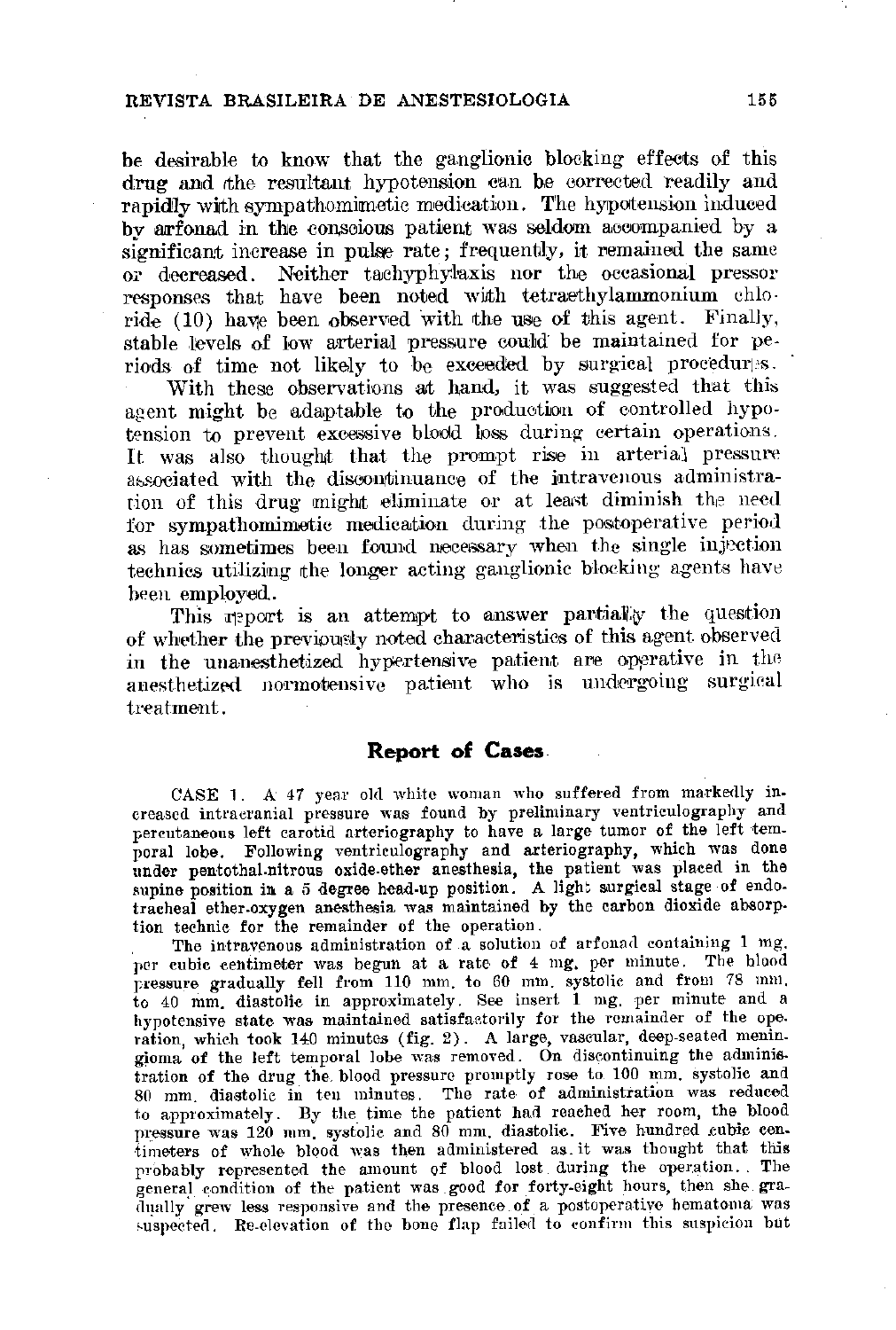did reveal a very edematous brain. Postoperatively, the patient responded favorably to a vigorous regimen of dehydration and ultimately made a normal recovery.

CASE 2. A 59 year old man, who weighed 160 pounds, had moderately advanced arteriosclerotic cardiovascular disease and a right bundle branch block. He had experienced several attacks of unconsciousness and because of this a right, percutaneous carotid arteriogram was made which showed a large, right temporoparietal brain tumor. A light surgical stage of ether anesthesia was induced and the patient was placed supine in a 5 degree head. up position for the operation.

The intravenous administration of a solution of arfonad containing 0.5 mg. per cubic centimeter was started at a rate of approximately 1 mg, per minute. The blood pressure was reduced from 150 mm, to 70 mm, systolic and from



Fig.  $2$  - Sustained hypotension produced by small amount of arfonad administered by constant intravenous drip.

80 mm, to 50 mm, diastolic in approximately ten minutes. The rate of administration was reduced to 0.25 to 0.5 mg. per minute and the desired hypotensive state was maintained for 180 minutes (fig. 3). During this interval a large, vascular meningioma of the right temporoparietal region was removed and 500 cc. of whole blood administered. When the drug was discontinued the blood pressure promptly returned to 100 mm, systolic and soon thereafter reached 120 mm, systolic and 80 mm, diastolic. The patient responded in the operating room and his postoperative course was entirely uneventful.

CASE 3. A 71 year old woman came to the clinic because of a cancer of the right breast. Thirteen years previously a left radical mastectomy had been performed for carcinoma of the breast. At that time the presence of mild diabetes mellitus was discovered which was controlled by diet. The preoperative blood pressure was 140 mm, systolic and 90 mm, diastolic, and the pulse rate 100 per minute. Anesthesia was induced with pentothal-decamethonium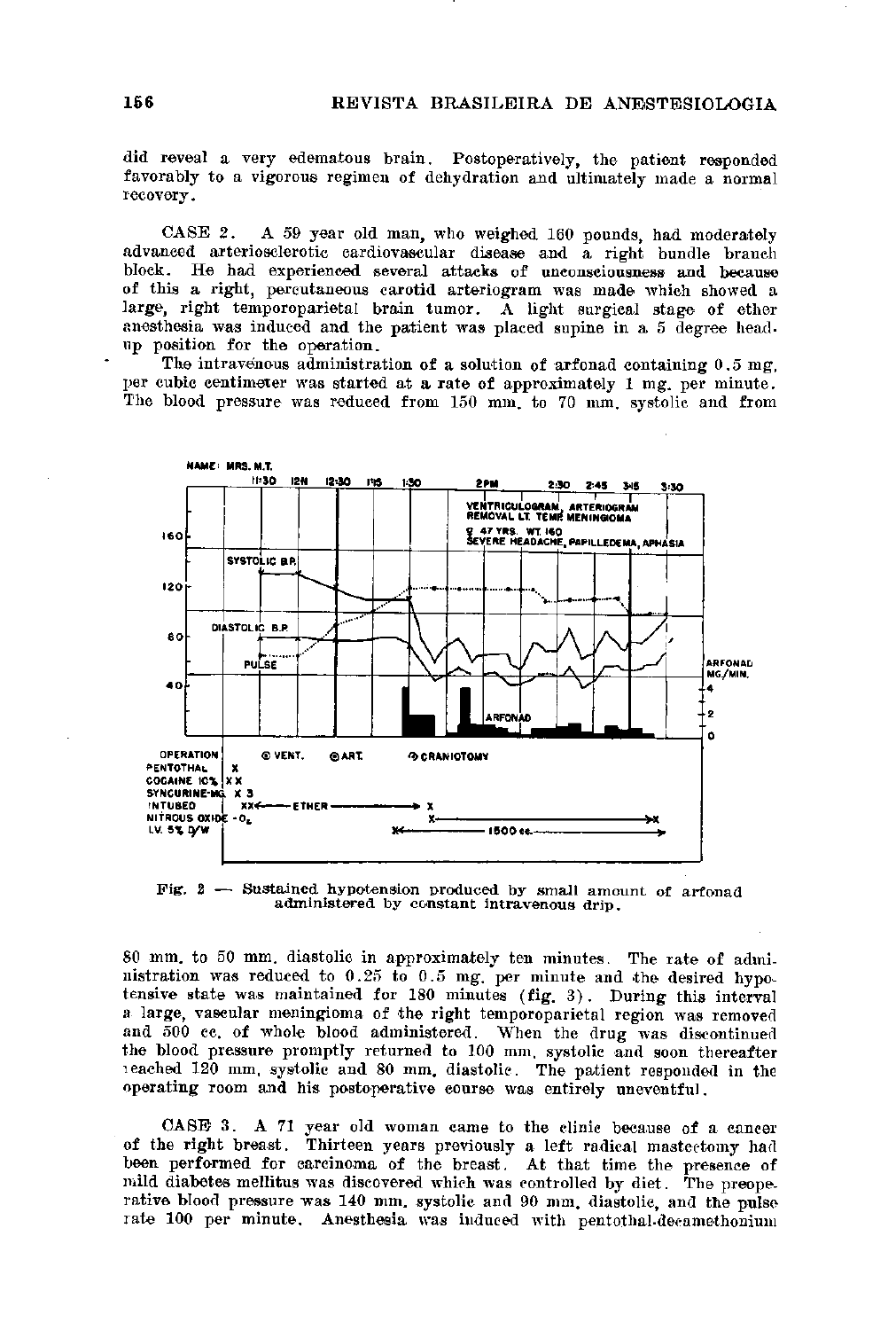bromide and nitrous oxide-oxygen. After endotracheal intubation was accompliched, a light stage of surgical anesthesia was maintained by the administration of nitrous oxide-ether by the closed carbon dioxide absorption technic.

A solution containing 0.5 mg per cubic centimeter of arfonad was administered intravenously at a rate of 3 mg, per minute and the blood pressure gradually decreased to 60 mm, systolic and 40 mm, diastolic during the next ten minutes (fig. 4). The rate of administration was reduced to  $1$  mg, per minute and the desired state of hypotension was maintained for the next seventy-five minutes. During this time a right radical mastectomy was performed; the measured blood loss was 325 cc. When the drug was discontinued, the blood pressure promptly returned to 110 mm, systolic and 60 mm, dias-



Fig.  $3$  - Fairly typical response of a moderately hypertensive older patient to arfonad. Note decrease in blood pressure without change in pulse rate.

tolic. A tight dressing was applied to the operative region and by the time the patient reached her room she was awake. The postoperative course was uneventful.

CASE 4. A 72 year old man suffered from intractable pain associated with metastatic malignant disease. Twenty months before admission an abdomino-perineal resection had been performed for adenocarcinoma of the rectosigmoid junction.

Nine days previous to this particular operation a left thoracic chordo. tomy had been done which gave the patient relief of pain on the right side below the operative site. Because of loss of 25 pounds in weight over the past twenty months and the presence of moderate anemia, this patient was considered to be in poor general health.

Anesthesia was induced with thiopental sodium-syncurine-nitrous oxide, intubation was performed and the patient was placed in the prone position with the upper thoracic region elevated so that the feet were in approximately a 10 degree dependent position. It was obvious that the blood volume was already reduced, so intravenous administration of a solution of arfonad, con.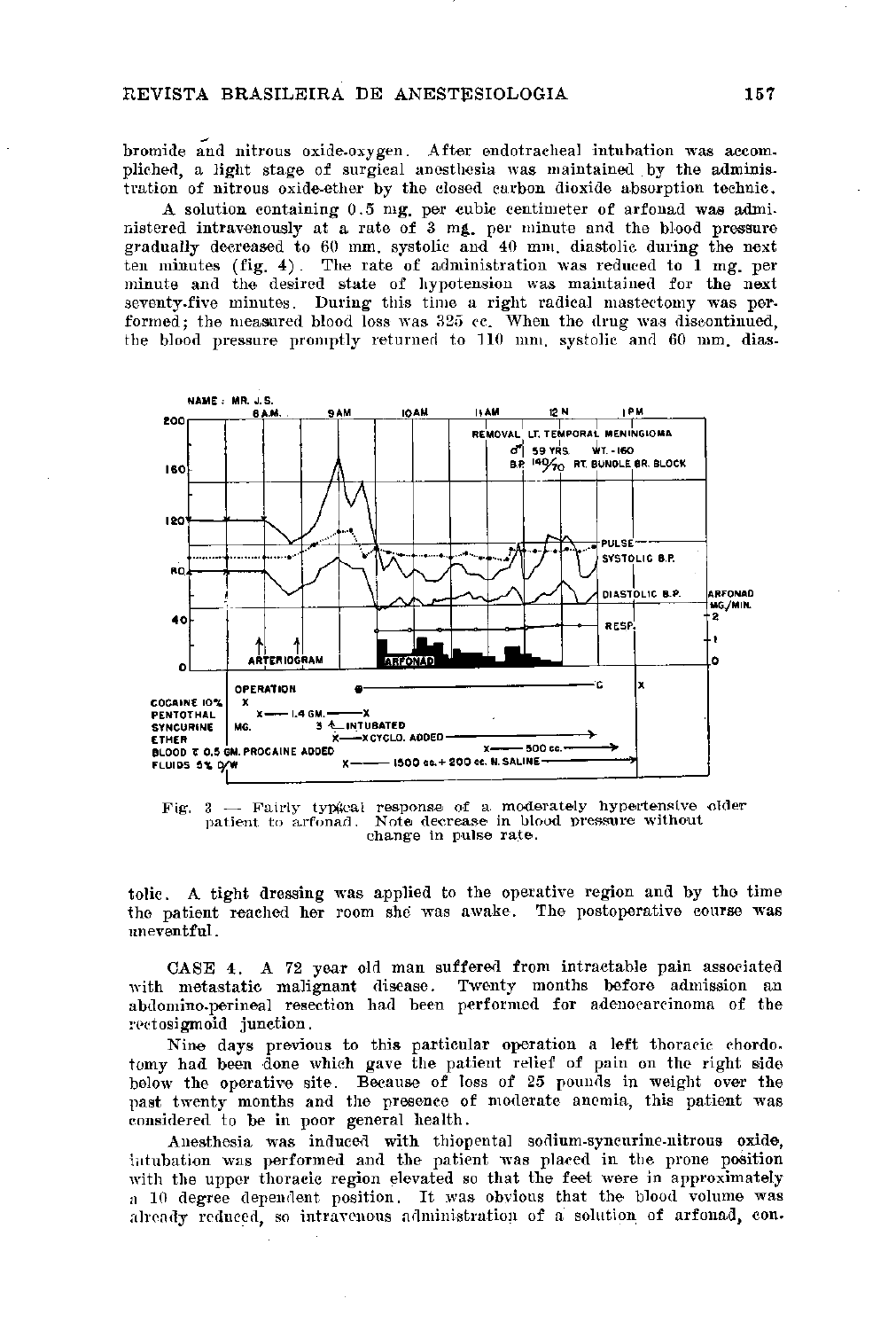REVISTA BRASILEIRA DE ANESTESIOLOGIA



Fig.  $4$  - Satisfactorily controlled hypotensive state in an elderly diabetic patient undergoing radical mastectomy. Bleeding in operative field was markedly reduced.

NAME: E.N.



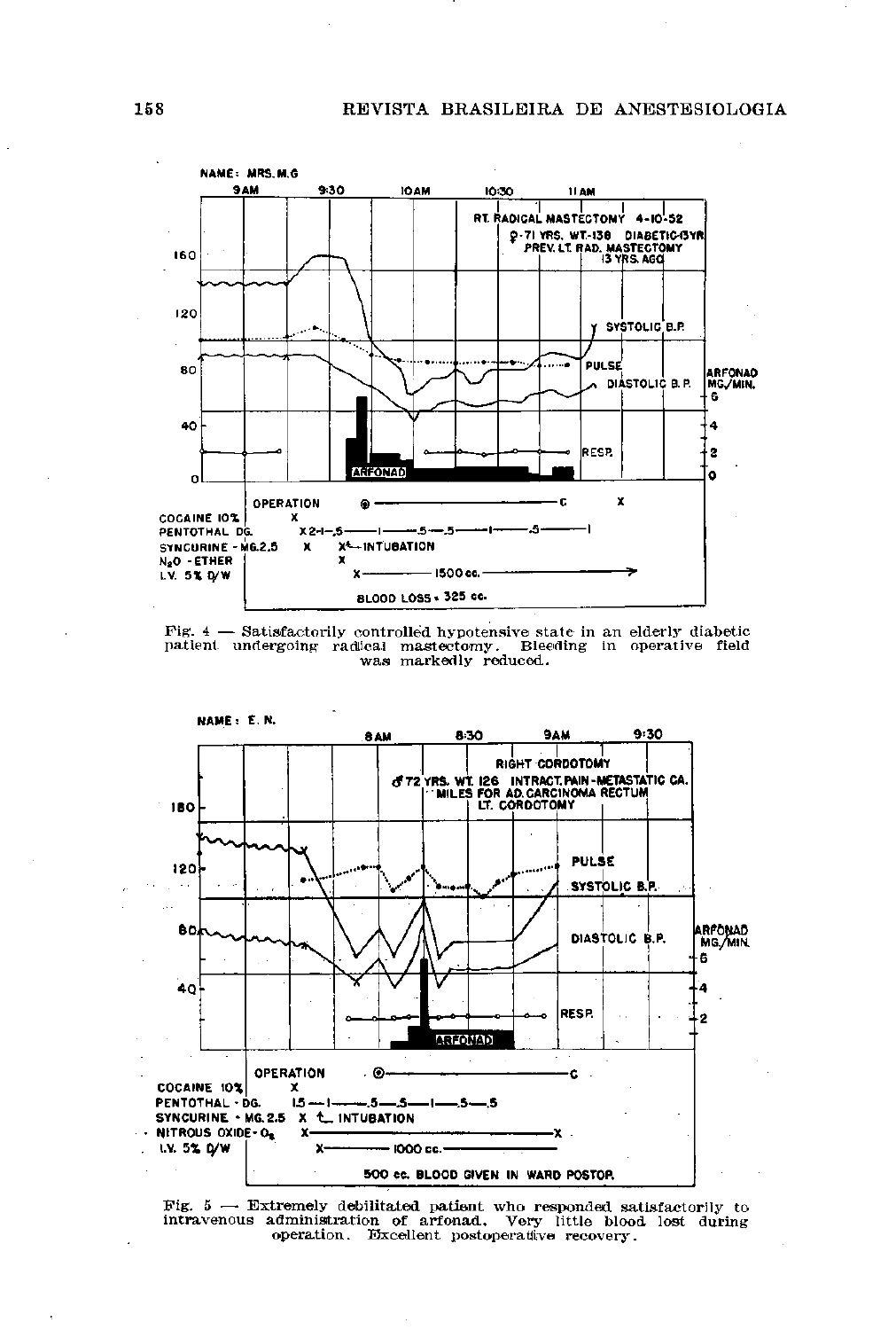taining 0.5 mg, per cubic centimeter, was started very slowly, at a rate of 0.5 to 1.5 mg, per minute. The blood pressure was quickly reduced to 70 mm. systolic and 50 mm. diastolic and the operative field was practically bloodless  $(fig. 5)$ . This hypotensive state was maintained for thirty-five minutes. Ten minutes after the drug was discontinued, the blood pressure returned to 100 mm. systolic and 70 mm, diastolic. Five hundred cubic centimeters of whole blood was administered to the patient in his room to restore the blood volume to normal. The postoperative course was uneventful from the standpoint of the operation and the anesthesia.

CASE 5. A 40 year old normotensive man whose chief complaint was nocturnal convulsions and a transient hemiplegia was found by arteriography to have a large right frontoparietal-occipital angiomatous lesion. A light surgical stage of ether anesthesia was induced and the patient placed supine in a 5 degree head-up position for the craniotomy.



Fig.  $6$  -- In spite of this well controlled hypotensive state, 3500 cc. of blood was lost during the removal of a large intracranial angioma.

The intravenous administration of a solution of arfonad containing  $0.25$  mg, per cubic centimeter was started at an approximate rate of 3 mg. per minute. The blood pressure gradually fell from 115 mm to 70 mm systolic and from 60 mm, to 40 mm, diastolic. The rate of administration of the arfonad was reduced to from 0.75 to 0.5 mg. per minute and the hypotensive state maintained for the next three and one-half hours (fig.  $6$ ). During this period the pulse rate gradually rose from 80 beats to 110-120 beats per minute. In spite of this apparently ideal hypotensive state, the patient bled profusely from the large angiomatous vessels and 2500 cc. of whole blood was administered during the procedure. Nevertheless, the hemoglobin, which was 16.4 gm. preoperatively, had fallen to 8.8 gm. postoperatively, and an additional 1000 cc. of blood was administered during his convalescence.

CASE 6. This patient, a 46 year old normotensive man weighing 140 pounds, had signs of increased intracranial pressure. Anesthesia was induced with sodium surital and syncurine intravenously and maintained in a light surgical stage with endotracheal ether while ventriculography and craniotomy were performed.

With the patient supine in a 5 degree head-up position, a solution of arfonad containing 1 mg, per cubic centimeter was started at a rapid rate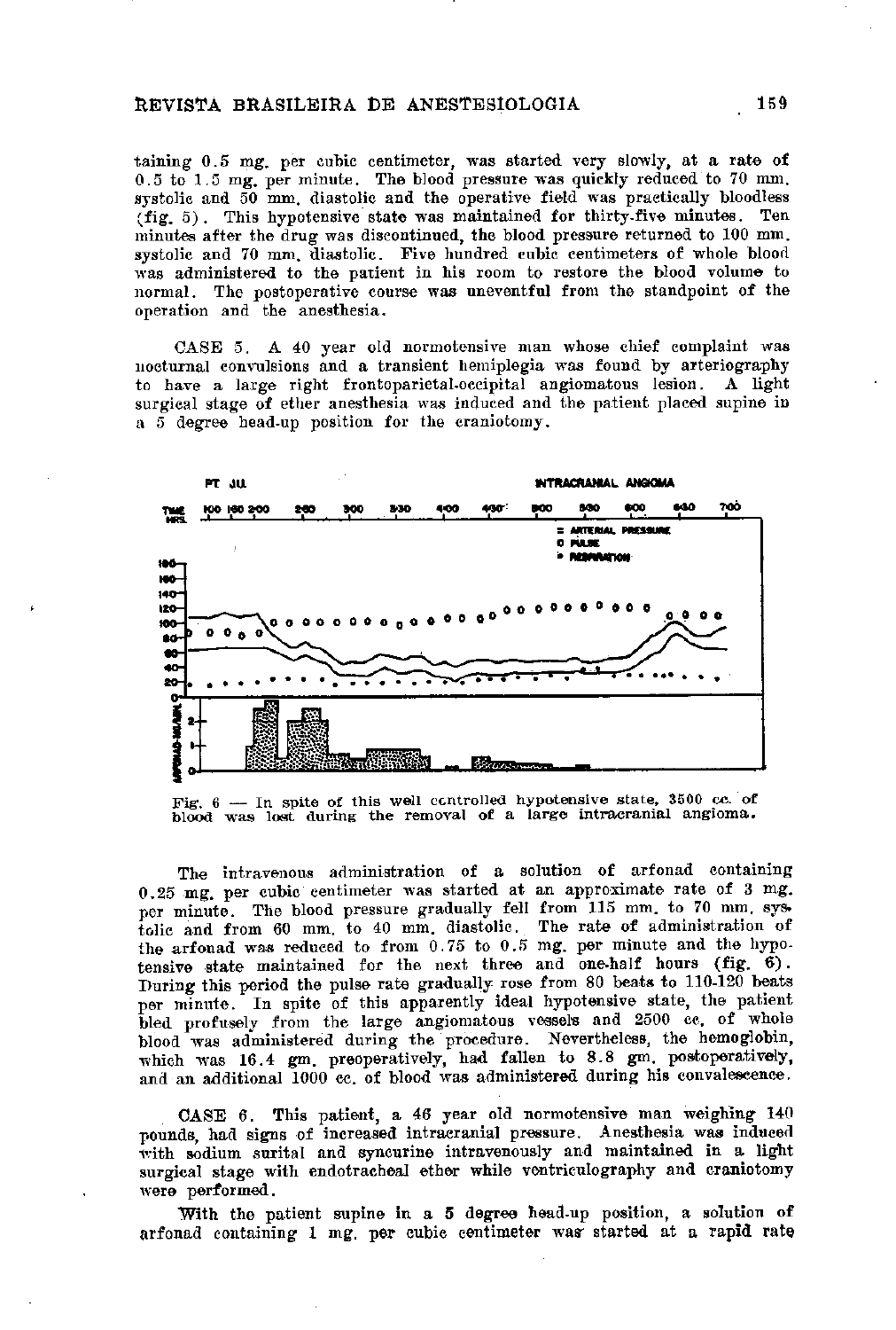and the blood pressure slowly fell from 130 mm, to 90 mm, systolic and from 80 mm. to 70 mm. diastolic. In spite of a continued rapid rate of administration, the blood pressure failed to drop any lower but the pulse rate rose from 120 beats to 150 beats per minute. After a total of 400 mg, of arfonad had been administered, it was discontinued and an attempt was made to drop the blood pressure to a lower level by the administration of 100 mg of hexamethonium chloride intravenously during the next ten minutes, but it remained stationary (fig. 7). Although the anesthesiologist thought this degree of hypotension was unsatisfactory, the neurosurgeon was pleased with the diminished amount of bleeding in the operative field.



Fig.  $7$  -- Response of a normotensive patient to arfonad and hexamethonium chloride. Note elevation of pulse rate in spite of only a moderate decrease in blood pressure. Although the anesthesiologist considered this degree of hypotension unsatisfactory, the surgeon noted a marked reduction in bleeding.

The results reported contribute nothing toward the decision as to whether the maintenance of hypotension during an operative procedure is sound physiologic surgical practice, except the observation that the postoperative course of patients so managed did not appear to differ materially from that of other patients. The indications for transfusion during or after operation are not hard and fast. Therefore, the fact that this group of patients managed by the reported hypotensive technic during operation required administration of less blood during and after operation than might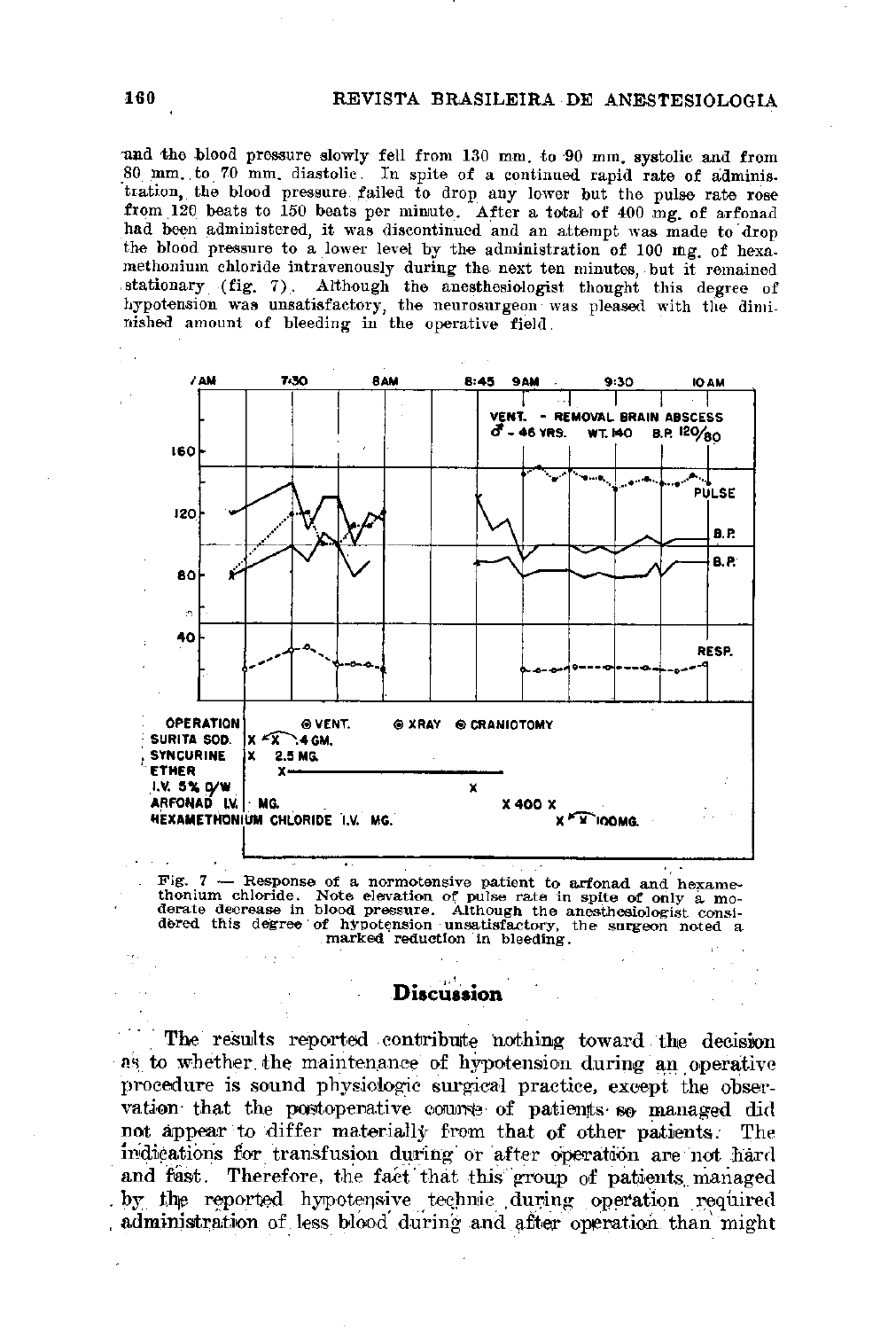### REVISTA BRASILEIRA DE ANESTESIOLOGIA

otherwise have been expected cannot be interpreted precisely, although it would seem to be helpful and suggestive information.

On an a priori basis it should probably be assumed that severely depressed perfusion pressures may inflict some hardship on a kidney, brain or heart, whose vascular bed may be compromised by organic vascular disease. Unpublished data indicate that, although renal function is moderately depressed during the initial stages of hypotension induced with arfonad, it rises toward normal during the continued administration of the drug  $(18)$ . As with any clinical procedure, definite indications and contraindications develop only with prolonged experience. It is anticipated that such will prove to be the case with this practice of inducing hypotension.

On the positive side, four observations were of significance. 1) Arfonad did not exhibit any apparent incompatibilities with the anesthetic agents used (ether, cyclopropane, nitrous oxide, thiopental sodium or syncurine  $[de {\rm de}$  camethonium bromide]). 2) The same flexible, graded and readily reversible lowering of the arterial pressure was obtained in anesthetized patients who were undergoing operations as was previously obtained in unanesthetized patients. 3) It was the impression of the operating surgeons that the tendency to bleed and the actual loss of blood during the procedures were less than would have been anticipated had the arterial pressure not been lowered. 4) Postoperative hemorrhage, such as might be expected from smaller vessels that had been severed but had not been observed because of the hypotension, was not encountered.

The effect of arfonad on the dog appears to differ somewhat from that on man, and these differences are worthy of mention. First, a single injection of 0.04 mg. per kilogram in the dog produced a more prolonged hypotensive state. Mitchell (11) and co-workers have demonstrated that in this species blood levels of histamine are elevated after the drug is given. Repeated observations have not revealed the clinical signs of histaminemia in man; that is, the flush, pounding and headache that follow the injection of histamine have not been observed with those rates of administration that are capable of producing marked lowering of arterial pressure. Second, after administration of very large doses of arfonad the clotting time of the blood was prolonged in dogs. This observation has not been noted in man to date, nor did the postoperative course of the patients studied indicate that there was any interference with the clotting mechanism. However, a careful study of this important aspect is indicated.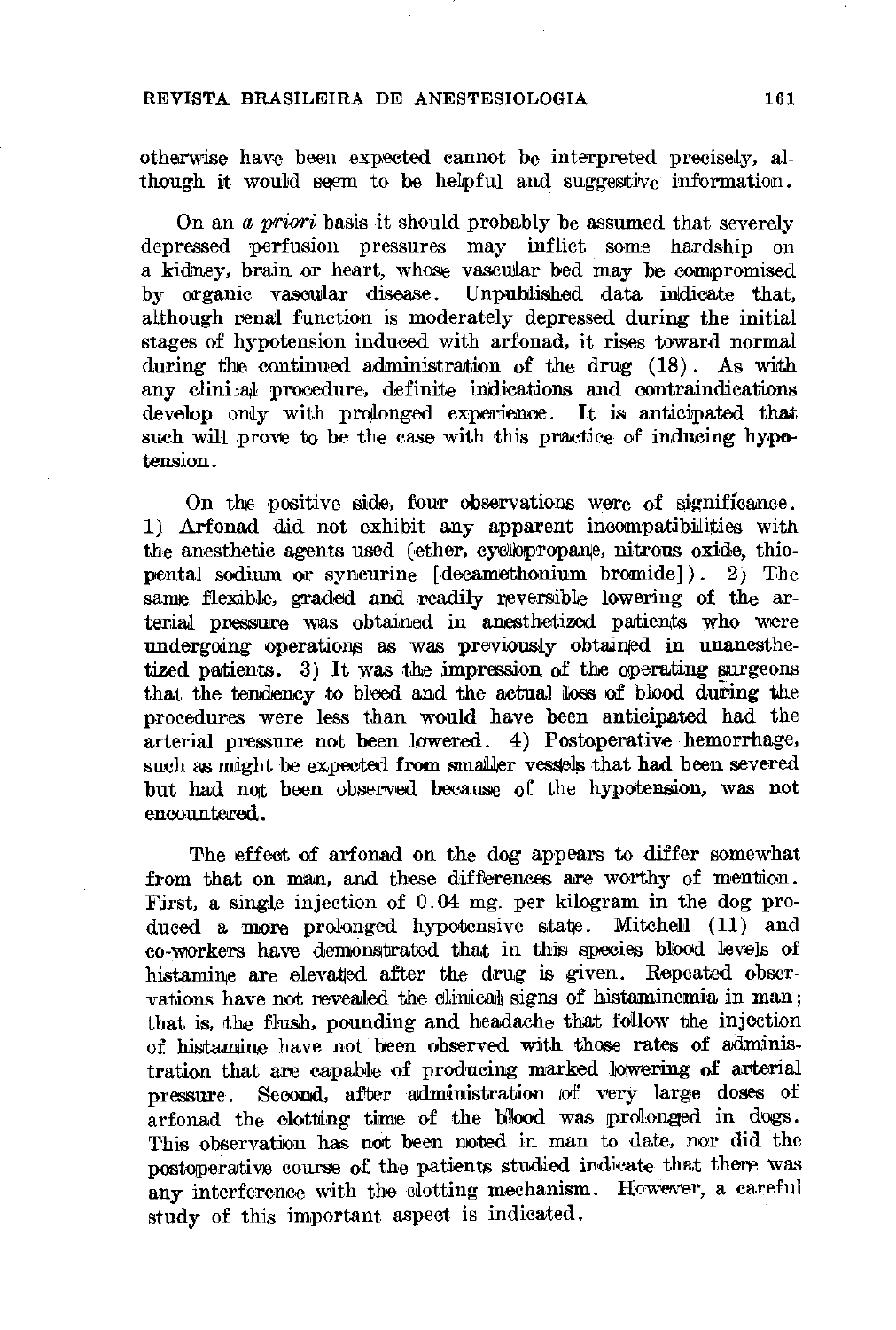### Summary

Studies on 6 patients who had a variety of surgical procedures suggest that arfonad is a useful agent for the production of graded and readily reversible hypotension under ether, cyclopropane, nitrous oxide and pentothal anesthesia, or mixtures of these agents. The necessity to predict the depressor response of any given patient to a given dose of a drug has been modified by the continuous intravenous use of this agent, as the depressor effect of arfonad is evanescent.

### Addendum

To date, a state of hypotension has been maintained in 27 patients during operative procedures under general anesthesia. With the exception of 2 patients who had radical mastectomies and one who had a chordotomy, all patients have been subjected to operations for the removal of brain tumor. and these procedures have been done with the patient placed supine in a 5 degree head-up position. Blood pressures have been recorded in the standard clinical fashion with the cuff on the arm, using the auscultatory method, placing the stethoscope disk over the brachial artery. All patients have been allowed to breathe spontaneously and only when it has seemed indicated has assistance been given during the inspiratory phase. No attempt has been made to measure accurately the blood loss except in the 2 patients who underwent radical mastectomy and the one who had a chordotomy, and in these procedures the measured blood loss was markedly reduced. No deaths have occurred nor have any postoperative complications been attributed to the use of this technic.

The middle aged, moderately hypertensive patient is definitely more susceptible to the vaso depressor action of arfonad than the younger, robust, normotensive patient. As demonstrated in figure 7, superimposing hexamethonium chloride on arfonad made no appreciable difference in lowering the blood pressure that appearel resistant to arfonad. Extreme degrees of posture which might enhance the possible pooling effect of blood in the dependent parts have not been employed.

The hypotensive state is associated with an upset in the heat regulating mechanism of the body because of the prolonged peripheral vasodilatation, and a state of hypothermia is to be expected at the conclusion of each operation; rectal temperatures may go as low as 97° F. Once the state of hypotension has been induced very little additional anesthetic agent is required. It was the impression of the operating surgeons that the tendency to bleed and the actual loss of blood were less than would have been anticipated had the arterial pressure remained normal. This observation applies more to the blood loss from capillaries. No matter how low the blood pressure falls, blood loss can be significant if large arteries and veins are severed. This is demonstrated by the amount of blood lost during the operation in Case 5 in which an ideal hypotensive state was maintained throughout, but large veins and arteries had to be dealt with. The use of arfonad was discontinued in one instance because of a disturbing tachycardia, rate 160 per minute, that developed soon after the drug was administered. It was impossible to maintain a satisfactory hypotensive state by the intravenous administration of arfonad in 2 young, robust, normotensive adults who were being operated on in a 5 degree, head-up position.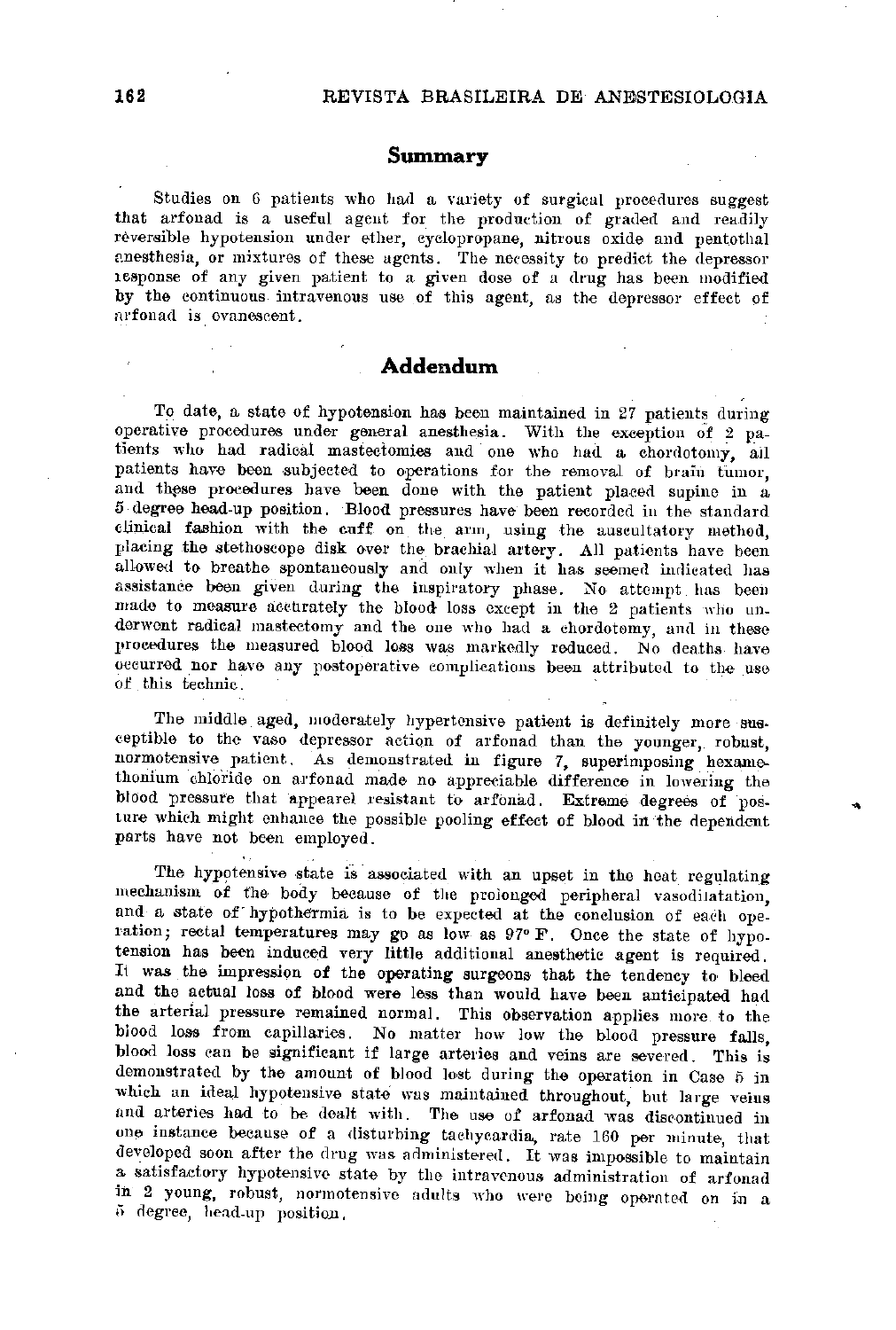### REVISTA BRASILEIRA DE ANESTESIOLOGIA

 $\sim 25$ 

### **Bibliography**

- 1. Enderby, G. E. H. Controlled circulation with hypotensive drugs and posture to reduce bleeding in surgery; preliminary results with pentamethonium iodide -- "Lancet", 1:1145-1147 (June 24) 1950.
- 2. Enderby, G. E. H. and Pelmore, J. F. Controlled hypotension and postural ischaemia to reduce bleeding in surgery; review of 250 cases.  $-$  "Lancet", 1:663.666 (Mar. 24) 1951.
- 3. Gardner, W. J. Control of bleeding during operation by induced hypotension -- "J, A, M, A,", 132:572-574 (Nov. 9) 1946.
- 4. Griffiths, H. W. C. and Gillies, J. Thoraco-lumbar splanch incertomy and sympathectomy; anaesthetic procedure. -- "Anaesthesia",  $3:134.140$  (Oct.) 1948.
- 5. Gillies,  $J.$  Anaesthesia for the surgical treatment of hypertension -"Proc. Roy. Soc. Med.", 42:295-298 (May) 1949.
- 6. Gillies,  $J.$  Anaesthetic factors in the causation and prevention of excessive bleeding during surgical operations  $-$  "Ann. Roy. Coll. Surgeons England", 7:204-221 (Sept.) 1950.
- 7. Hale, D. E. Controlled hypotension by arterial bleeding during operation and anesthesia  $-$  "Anesthesiology", 9:498-505 (Sept.) 1948.

- 8. Hughes,  $G.$  Use of pentamethonium and posture to reduce bleeding in fenestration operations  $-$  "Lancet", 1:666-667 (Mar. 24) 1951.
- 9. Koster,  $H_1$  Spinal anesthesia with special reference to its use in surgery of the head, neck and thorax  $-$  "Am. J. Surg.",  $5:554.570$  $(Dec.) 1928.$
- 10. Levinson, J. E.; Reiser, M. F. and Ferris, E. B.,  $Jr.$  Variations in the blood pressure response to repeated administration of tetraethyl ammonium chloride -- "J. Clin. Investigation", 27:154-155 (Jan.) 1948.
- 11. Mitchell, R.; Newman, P. J.; MacGillivray, D. and Clark, B. B.  $\rightarrow$  Evaluation of histamine liberator activity, illustrated by a thiophanium compound RO2-2222.  $-$  "Federation Proc.", 10:325 (Mar.) 1951.
- 12. Randall, L. O.; Peterson, W. G. and Lehmann, G. The ganglionic blocking action of thiophanium derivatives  $-$  "J. Pharmacol. and Exper. Therap.", 97:48.57 (Sept.) 1949.
- 13. Sarnoff, S. J. Massive pulmonary edema of central nervous system origin; hemodynamic observations and the role of sympathetic pathways.  $-$  "Federation Proc.", 10:118,  $(Mar.)$  1951.
- 14. Sarnoff, S. J. and Berglund,  $E$ .  $\sim$  Neurohemodynamics of pulmonary edema: IV. The effect of systemic vasoconstriction and subsequent vasodilatation on flow and pressures in the systemic and pulmonary vascular beds.  $-$  "Am. J. Physiol." (In press)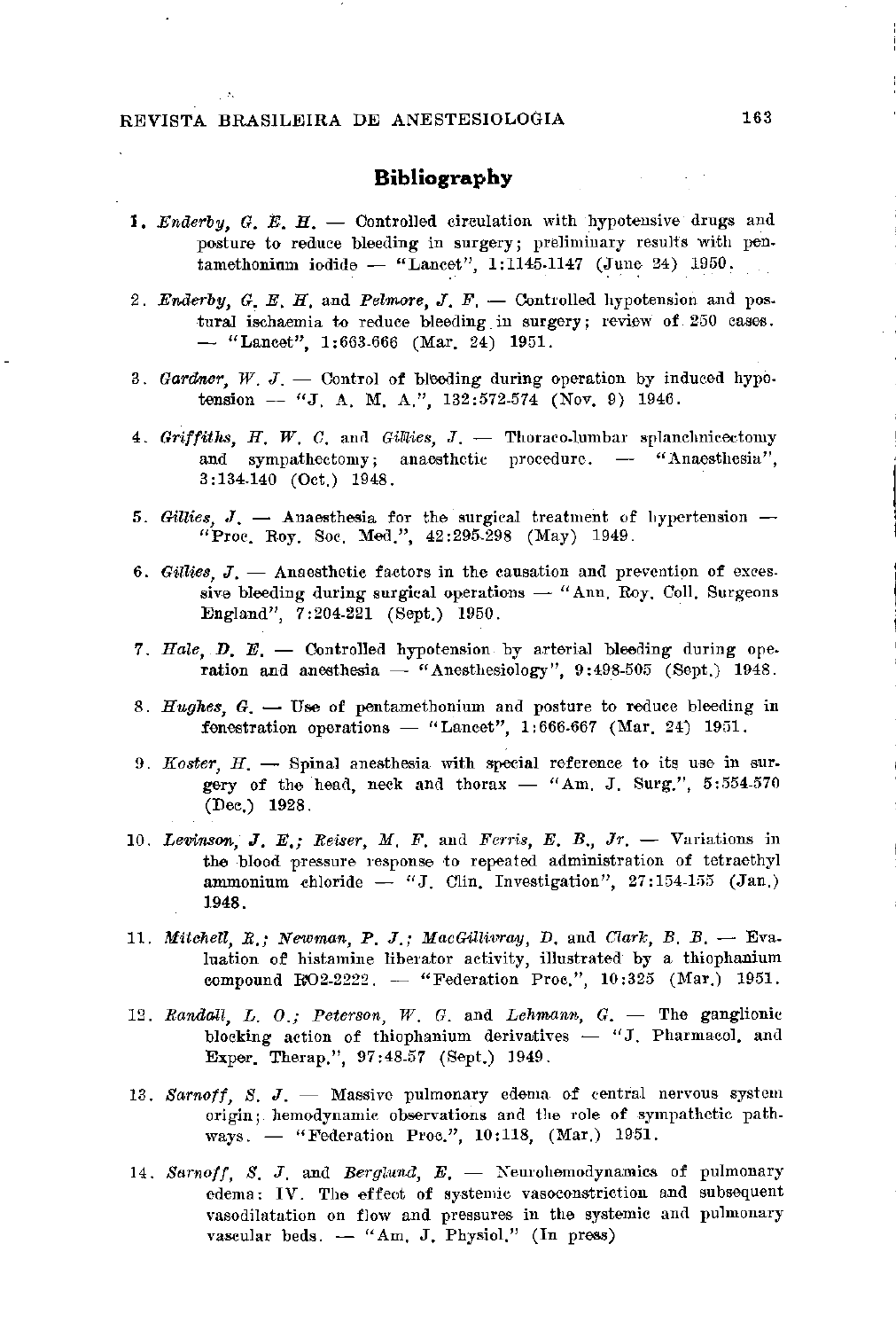- 15. Sarnoff, S. J. and Sarnoff, L. C. Neurohemodynamics of pulmonary edema. I. Autonomic influence on pulmonary vascular pressures and the acute pulmonary edema state; a preliminary report. - "Dis. Chest"  $(In$  press)
- 16. Sarnoff, S. J. and Sarnoff, L. C. Neurohemodynamic pulmonary edema. II. The role of sympathetic pathways in the elevation of pulmonary and systemic vascular pressures following the intracisternal injection of fibrin.  $-$  "Circulation", 6:51-62 (July) 1952.
- 17. Sarnoff, S. J.; Berglund, E. and Sarnoff, L. C. Neurohemodynamics of pulmonary edema. III. Estimated changes in pulmonary blood volume accompanying systemic vasoconstriction and vasodilation. -"Am. J. Physiol." (In press)
- 18. Sarnoff, S. J.; Goodale, W. T. and Sarnoff, L. C. Graded reduction of arterial pressure in man by means of a thiophanium derivative (RO2-2222); preliminary observations on its effect in acute pulmonary edema.  $-$  "Circulation", 6:63.73 (July) 1952.

and with the control of the control of

 $\mathcal{L}(\mathcal{L}(\mathcal{L}(\mathcal{L}(\mathcal{L}(\mathcal{L}(\mathcal{L}(\mathcal{L}(\mathcal{L}(\mathcal{L}(\mathcal{L}(\mathcal{L}(\mathcal{L}(\mathcal{L}(\mathcal{L}(\mathcal{L}(\mathcal{L}(\mathcal{L}(\mathcal{L}(\mathcal{L}(\mathcal{L}(\mathcal{L}(\mathcal{L}(\mathcal{L}(\mathcal{L}(\mathcal{L}(\mathcal{L}(\mathcal{L}(\mathcal{L}(\mathcal{L}(\mathcal{L}(\mathcal{L}(\mathcal{L}(\mathcal{L}(\mathcal{L}(\mathcal{L}(\mathcal{$ 

 $\label{eq:2.1} \mathcal{L}(\mathcal{L}(\mathcal{L})) = \mathcal{L}(\mathcal{L}(\mathcal{L})) = \mathcal{L}(\mathcal{L}(\mathcal{L})) = \mathcal{L}(\mathcal{L}(\mathcal{L}))$ 

 $\mathcal{L}(\mathcal{A})$  and  $\mathcal{L}(\mathcal{A})$  . The set of  $\mathcal{L}(\mathcal{A})$ 

a de la construcción de la construcción de la construcción de la construcción de la construcción de la constru<br>En 1930, el construcción de la construcción de la construcción de la construcción de la construcción de la con

 $\label{eq:2.1} \mathcal{L}(\mathcal{L}(\mathcal{L})) = \mathcal{L}(\mathcal{L}(\mathcal{L})) = \mathcal{L}(\mathcal{L}(\mathcal{L})) = \mathcal{L}(\mathcal{L}(\mathcal{L})) = \mathcal{L}(\mathcal{L}(\mathcal{L}))$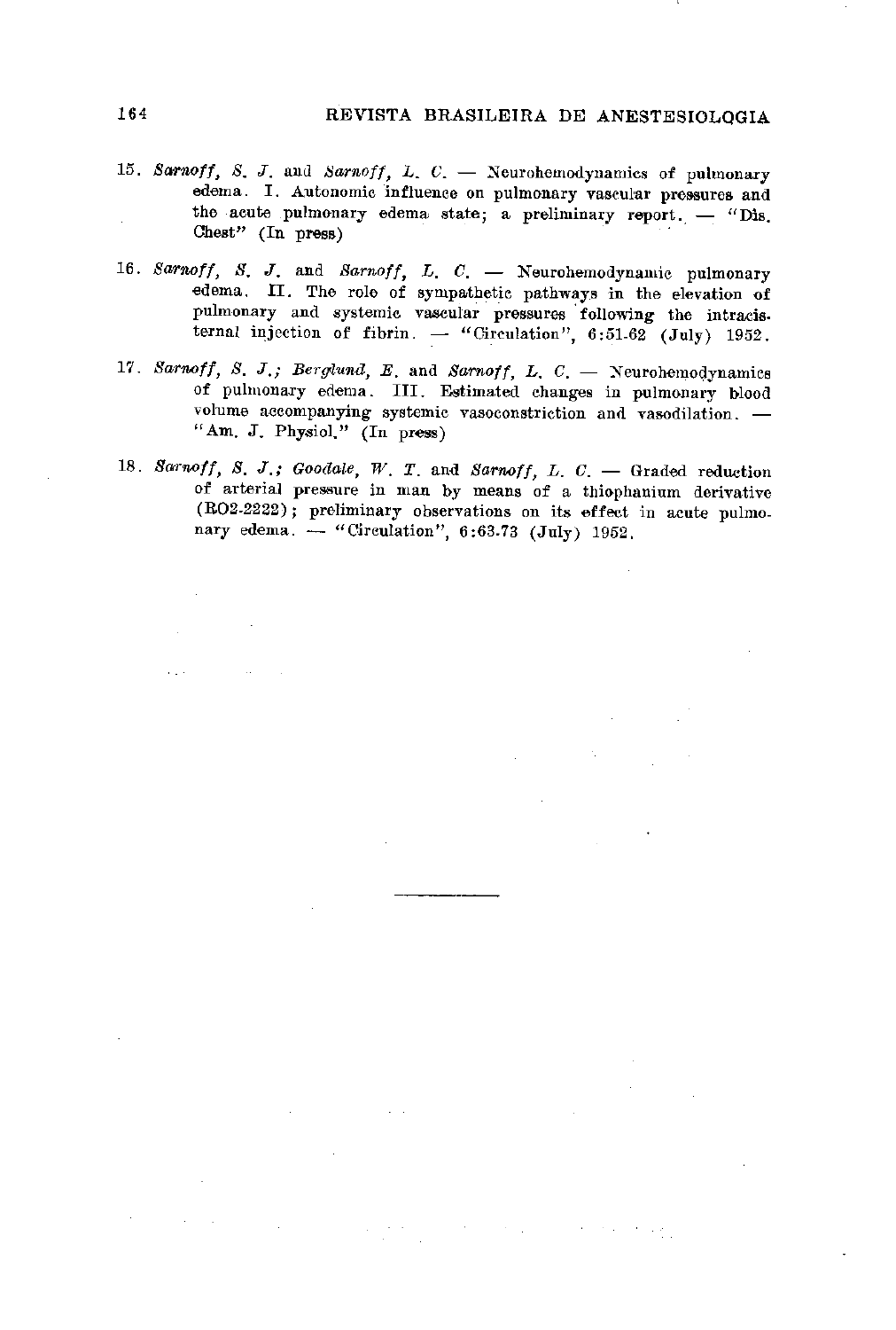# Prostigmine "Roche"<br>
Prostigmine "Roche"<br>
Prostigmine "Roche"<br>
Prostigmine "Roche"<br>
Estabilizador da acetilcolina<br>
— Intoxicação pelo curare.<br>
— Potenciação da morfina e dos barbitúricos<br>
permitindo diminuir as doses dêste

- 
- Potenciação da morfina e dos barbitúricos, permitindo diminuir as doses dêstes hipno-

**EN HEIGHT AND HE SEE ASSESSED AND AN ALL SEEMS IN A SEE ASSESSED ASSESSED ASSESSED AND A LOCAL PROPERTY AND A** 

**RANGESHIRAN NA SERIA NGC** 

- Atonia intestinal e vesical post-operatória.
- Hérnia estrangulada (prova de Pierini para avaliar a vitalidade da alça estrangulada).

- 
- 
- 

## avaliar a vitalidade da alça estrangulada).<br>
— Meteorismo post-operatório.<br>
— Obstipação.<br>
— Oligossialia.<br>
— Taquicardia paroxística.<br>
Catxas de 6 e de 25 ampolas de 1 cm<sup>3</sup> a 0,5 mg<br>
Tubo de 20 comprimidos a 15 mg<br>
PROD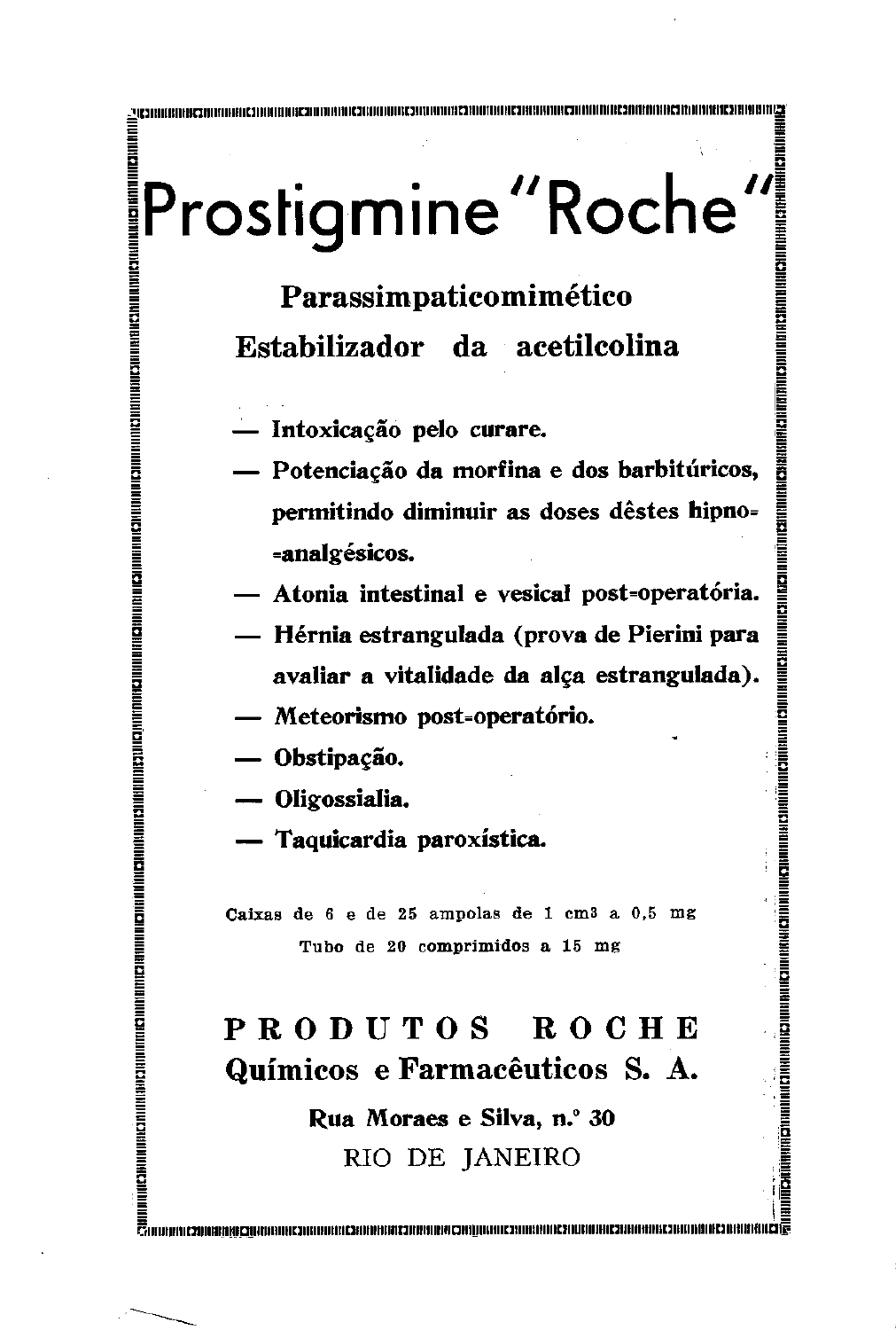

्रै

PARA TODOS OS FINS

Oficina Mecano-Cirúrgica CARLOS CERQUEIRA RUA PEDRO AMERICO, 31 FONE: 25-5350

Mecânica fina, concertos de Aparelho de Anestesia, Tendas de Oxigênio, fabrico de Negastoscópios

e todos acessórios de Raios X.

Galvanoplastia.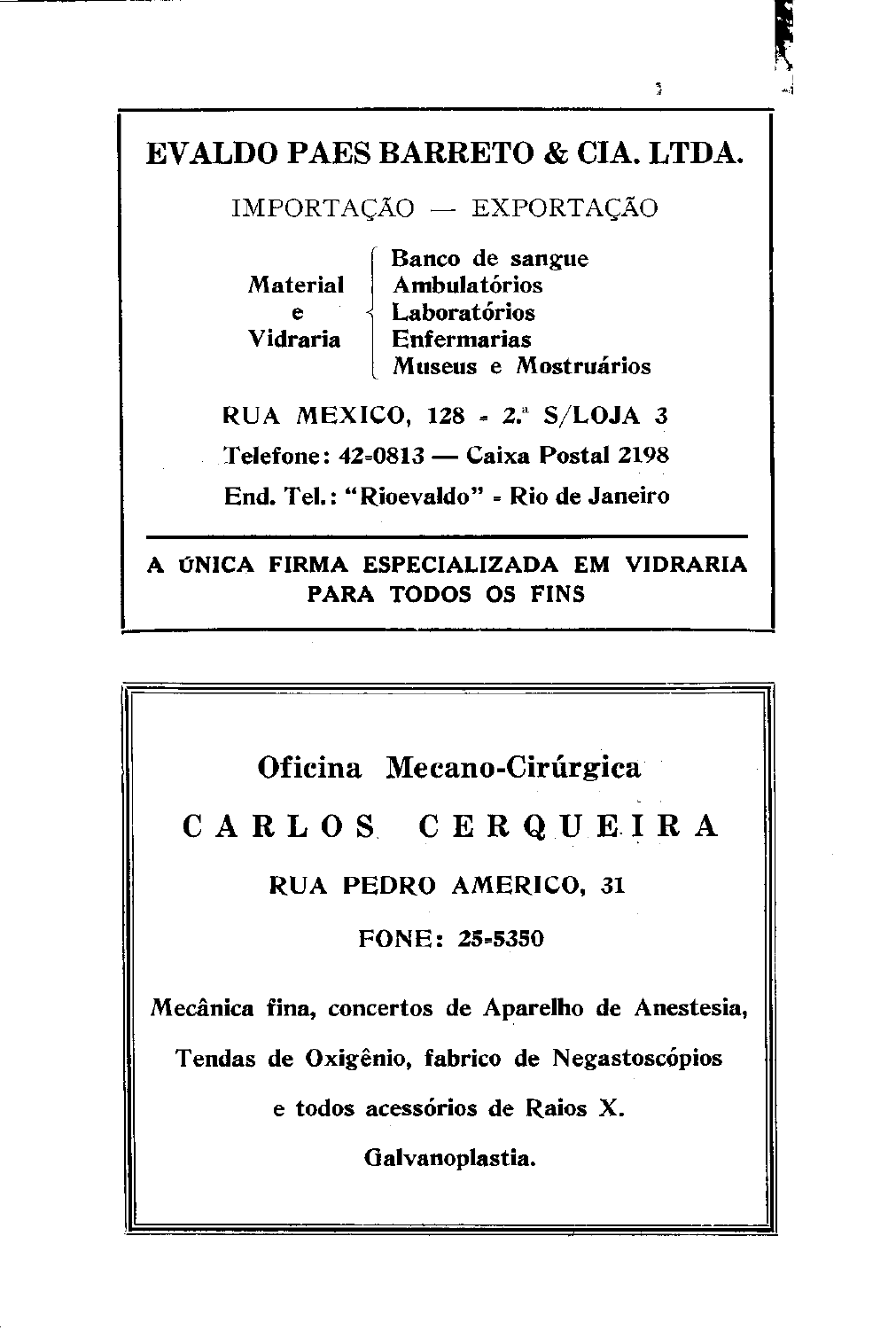## E. & J. Manufacturing Co.

**APARELHOS DE ANESTESIA** 



- -- Modelos hospitalares e portáteis.
- Pressão positiva e negativa em seqüências alternadas.
- $\overline{\phantom{a}}$  volume de oxigênio controlável para qualquer pulmão.
- Aspirador ao mesmo tempo.
- Inalador quando a respiração natural se restabelece.

Representantes e Distribuidores no Brasil

### INDÚSTRIAS QUÍMICAS MANGUAL S. A.

Aparelhos de Anestesia E. & J. FACILIDADE DE MANEJO — Simplicidade de Manutenção. Absorvedor com 3 recipientes de cal sodada independentes. Modelos Gabinete ? stands.

### **RESSUSCITADORES**



### **RESSUSCINETE**



- Berço transparente.
- Atmosfera úmida termo-regulável.
- Aspirador E. & J., incluso.
- Ressuscitador E. & J., incluso.
- Atmosfera de O<sub>9</sub> regulada.
- Franca portalidade.
- Incubadora de urgência.

### INDÚSTRIAS QUÍMICAS MANGUAL S. A.

MATRIZ: Rio de Janeiro — Rua Paulino Fernandes, 53-55 — Tel. 46-1818 C. Postal 3.705 - End. Telegr. "PICOT" LABORATÓRIOS: Duque de Caxias — Estado do Rio — Rua Campos, 543 FILIAL: São Paulo — Rua Manoel Dutra, 218 — Tel. 32-9626 End. Telegr. "BAXTER"